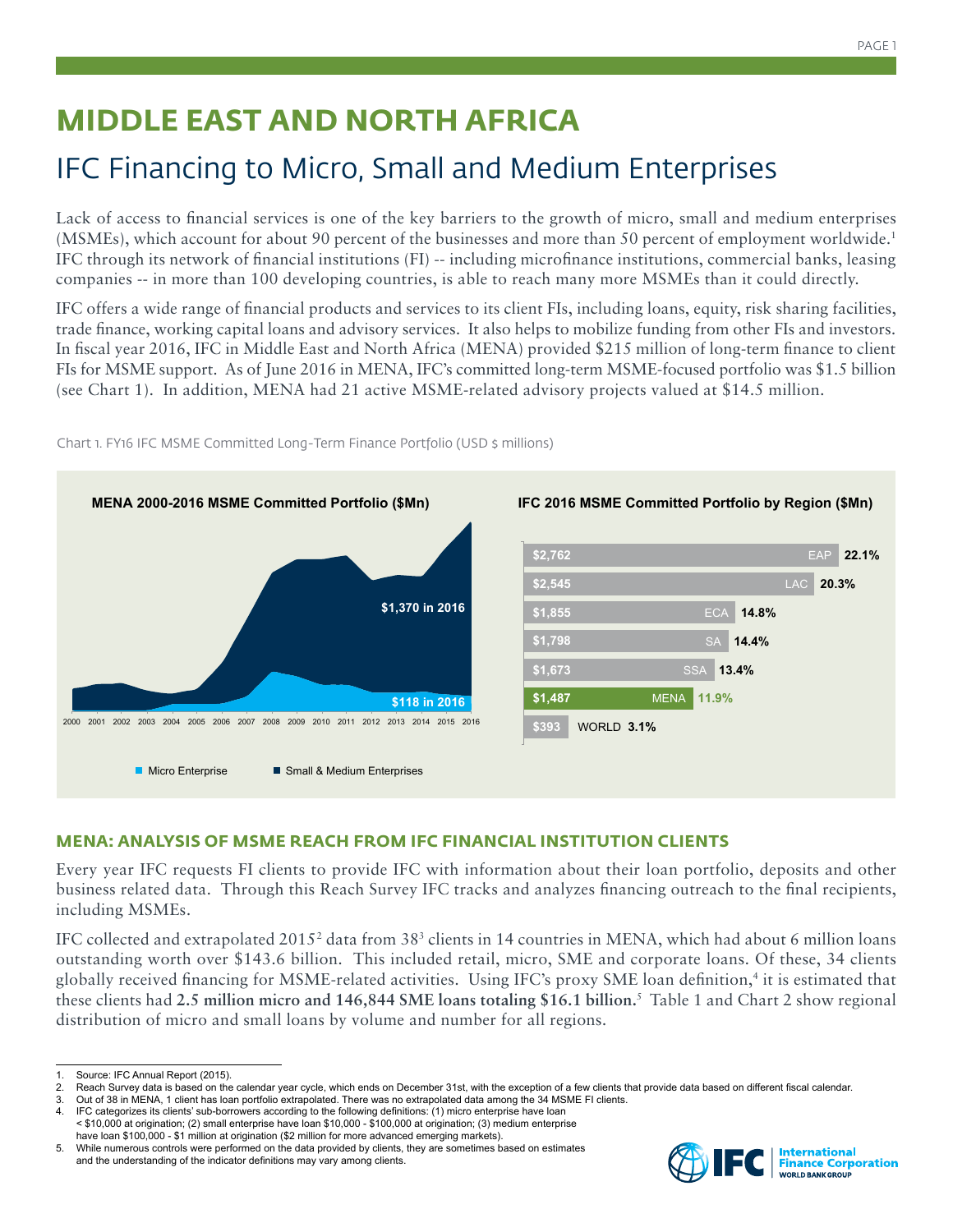

Table 1: IFC FI Clients' Micro and SME Outstanding Loan Portfolio by Region, 2015

| <b>Region</b>                   | <b>Micro Loans</b> |             | <b>SME Loans</b> |             | <b>MSME Loans</b> |             |
|---------------------------------|--------------------|-------------|------------------|-------------|-------------------|-------------|
|                                 | # Millions         | \$ Billions | # Millions       | \$ Billions | # Millions        | \$ Billions |
| East Asia and the Pacific       | 9.8                | 30.2        | 4.0              | 154.7       | 13.9              | 184.8       |
| Europe and Central Asia         | 4.2                | 7.3         | 1.4              | 56.0        | 5.5               | 63.4        |
| Latin America and the Caribbean | 13.1               | 9.4         | 1.1              | 77.3        | 14.3              | 86.7        |
| Middle East and North Africa    | 2.5                | 2.6         | 0.1              | 13.5        | 2.7               | 16.1        |
| South Asia                      | 18.8               | 8.6         | 0.8              | 34.9        | 19.6              | 43.5        |
| Sub-Saharan Africa              | 2.7                | 1.5         | 0.1              | 7.2         | 2.8               | 8.7         |
| <b>Total Loans</b>              | 51.2               | 59.5        | 7.6              | 343.7       | 58.8              | 403.2       |

Chart 2: IFC FI Clients' Micro and SME Outstanding Loan Portfolio Distribution (%), 2015



### **MENA: IFC CLIENTS' MSME LOAN PORTFOLIO BY TYPE OF IFC ENGAGEMENT**

IFC places its MSME clients in two categories: FIs supported by IFC in the area of microfinance – clients with microfinance-focused engagements; and FIs supported by IFC in the area of SME financing – clients with SME-focused engagements. In 2015, IFC collected or extrapolated data from 13 microfinance and 21 SME-focused engagements in MENA. SME-focused clients funded about 37 percent of the total number of micro loans representing 65 percent of the total funding for the microenterprises. In addition, 23 percent of clients with microfinance-focused engagement and 38 percent with SME-focused ones received advisory services.



PAGE 2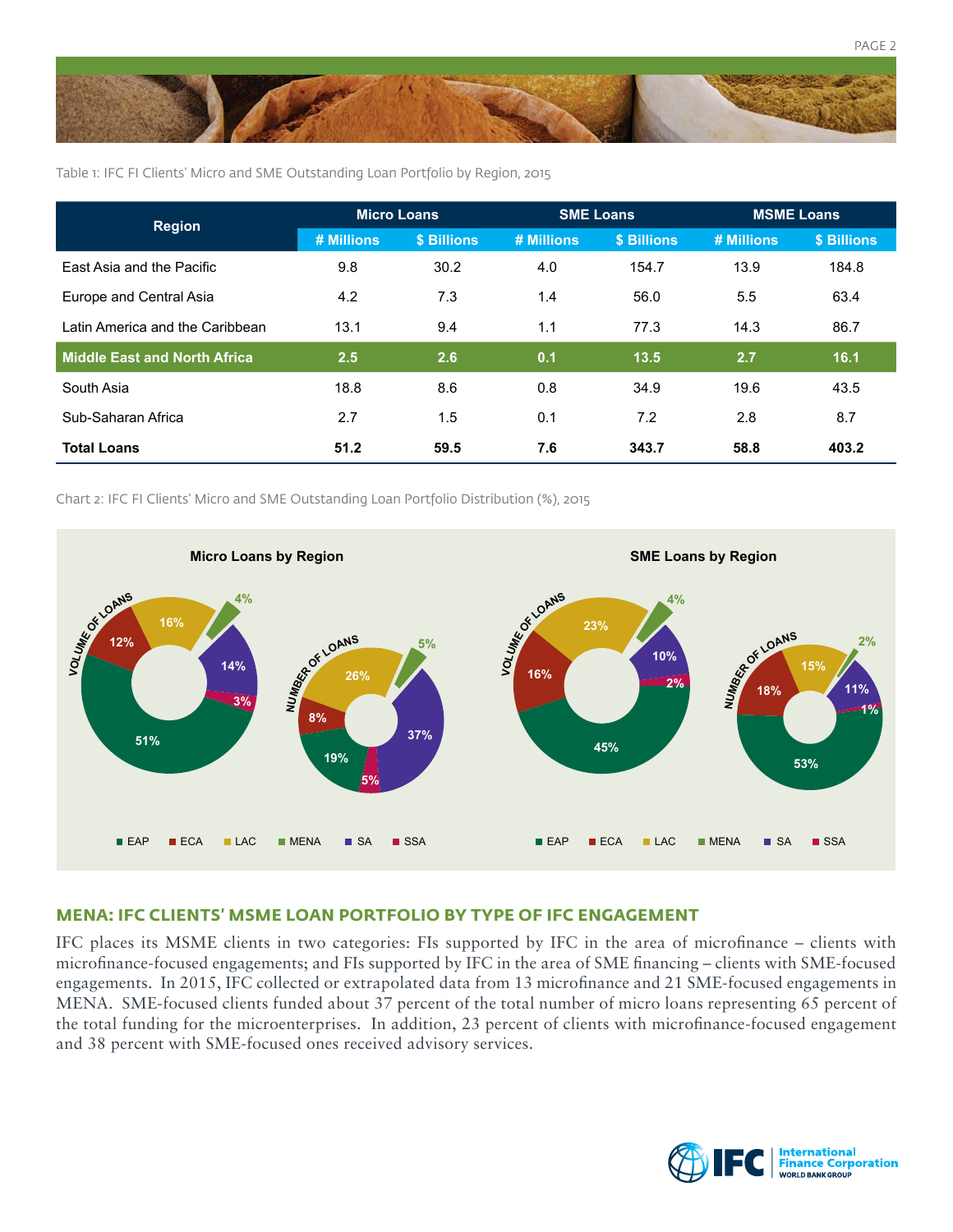

Table 2: Microfinance-Focused Engagements in MENA<sup>6</sup>

Table 3: SME-Focused Engagements in MENA<sup>7</sup>

PAGE 3

|                  | <b>Outstanding</b><br><b>Loan Portfolio</b> |             | Average<br><b>Loan Size</b> | <b>NPLs</b> |                     | <b>Outstanding</b><br><b>Loan Portfolio</b> |      | Average<br><b>Loan Size</b> | <b>NPLs</b> |
|------------------|---------------------------------------------|-------------|-----------------------------|-------------|---------------------|---------------------------------------------|------|-----------------------------|-------------|
| <b>Loan Type</b> | # Millions                                  | \$ Billions |                             | $\%$        | <u>/ Lo</u> an Type | # Millions \$ Billions                      |      |                             | $\%$        |
| Micro            | 1.6                                         | 0.9         | 559                         | 1.2%        | Micro               | 0.9                                         | 1.7  | 1.775                       | 19.8%       |
| <b>SME</b>       | 0.0                                         | 0.0         | 14.598                      | 1.3%        | <b>SME</b>          | 0.1                                         | 13.5 | 93.078                      | 15.7%       |
| <b>Total</b>     | 1.6                                         | 0.9         | 575                         | 1.2%        | Total               | 1.1                                         | 15.2 | 13.985                      | 16.1%       |

Notably, the portfolios of micro and SME-focused engagements were different in terms of loan performance. The clients receiving microfinance focused financing and services reported very low non-performing loan (NPL) levels – 1.2 percent. The NPL level was at 16-20 percent among clients with SME-focused engagements.

#### **MENA: IFC CLIENTS' LOANS TO WOMEN AND WOMEN-OWNED SMES**

Gender equality is a fundamental condition for a prosperous and sustainable world; however, in many countries women have lower access to education, employment, business opportunities and financial services, as well as unequal social status and rights. The annual estimated credit gap for women-owned SMEs is about \$260-320 billion.<sup>8</sup>

To address this challenge, IFC launched Banking on Women Program that promotes financing for women-owned SMEs. In addition, recently IFC requested clients to report on their loan portfolios to women-owned enterprises. In 2015, 18 IFC FI clients provided gender-disaggregated data in MENA. These clients provided about 42 percent of micro loans by number to women, and 5.5 percent of total SME loans by number to women-owned firms<sup>9</sup> (see Table 4). Non-performing loans of the women borrowers were very low (less than 1 percent) comparing to overall loan NPLs (see Tables 4, 2 and 3).

|            | Number of<br><b>Loans to Women</b> | <b>Total Volume of</b><br><b>Loans to Women</b> | Number of<br><b>Loans to Women</b> | <b>Total Volume of</b><br><b>Loans to Women</b> | <b>NPLs</b> |
|------------|------------------------------------|-------------------------------------------------|------------------------------------|-------------------------------------------------|-------------|
| Loan Type  | # 000                              | \$ Millions                                     | % Of total                         | % Of total                                      | $\%$        |
| Micro      | 684.5                              | 327.12                                          | 41.9%                              | 35.3%                                           | 0.8%        |
| <b>SME</b> | 0.7                                | 72.59                                           | 5.5%                               | 4.6%                                            | 0.9%        |

Table 4: MENA: IFC FI Clients' Loans to Women and Women-owned SMEs

#### **MENA: MSME LOAN PORTFOLIO GROWTH AND DYNAMICS**

The volume of micro and SME loans by IFC's portfolio of MSME client FIs has grown consistently over time. Three main factors influence MSME loan portfolio growth: 1) changes in the MSME portfolio among existing IFC clients, 2) entries of new clients, and 3) exits of existing clients, when, for example, IFC clients fully repay their loans. The dynamics of these factors determines the MSME reach growth trends from year to year. Thus, in the post-financial crisis period (2011-2015), the MSME loan portfolio increased 10 percent by number, and 9 percent by volume on a compounded basis.

During 2014-2015, the volume of MSME loans decreased by 17 percent, and the number of loans decreased by 29 percent. In 2015, a new client contributed with 1.3 thousand MSME loans totaling \$98 million. Also, 21 MSMEfocused clients reported data in 2013, 2014, and 2015. During this period, the number of MSME loans they provided grew by 11 percent and volume increased by 6 percent on a compounded basis.



<sup>6,7.</sup> Average Loan Size and NPLs do not include extrapolated data.

<sup>8.</sup> IFC Enterprise Gap Database (2011). http://smefinanceforum.org/data-sites/ifc-enterprise-finance-gap

<sup>9.</sup> IFC defines women-owned SME as a firm with (a) > 51 percent ownership/stake by a woman/women; or (b) > 20 percent owned by a woman/women AND 1 woman as CEO/COO (President/Vice-President) as well as 30 percent of the board of directors being women where a board exists; and which received loans from \$10,000 to \$1 or 2 million at origination.